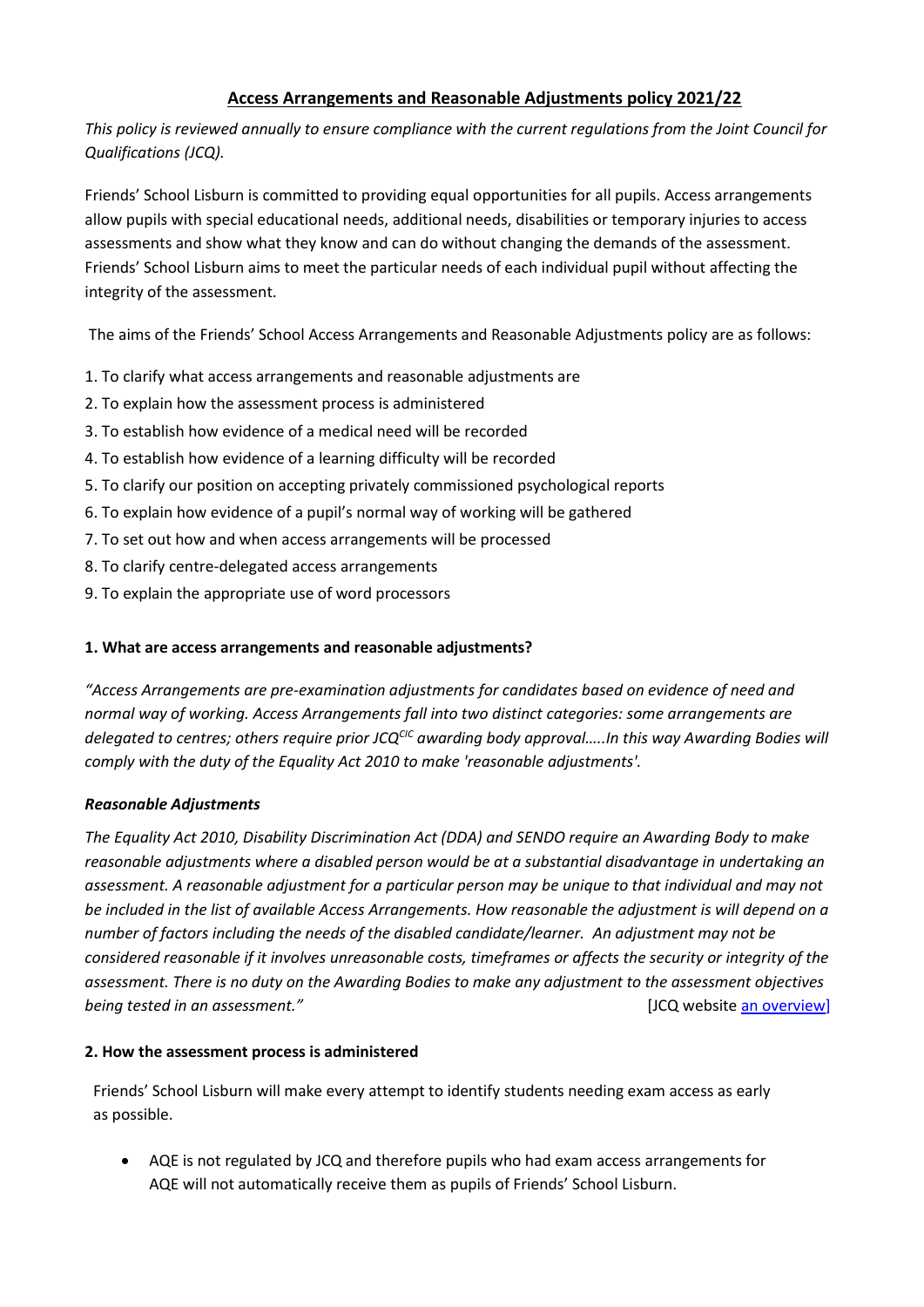- At the start of each academic year, the SENCo will collect data from new pupils about previously held exam access arrangements as evidence of history of need.
- Teachers and the SENCo identify pupils needing exam access through diagnostic assessment, class observations and from information contained in Statements, professional reports and other documentation. Teachers refer pupils to the SENCo for exam access assessment by the start of December.
- On the request of the SENCo, teachers complete a teacher questionnaire detailing how a candidate's difficulties substantially impact on teaching and learning. The deadline for completion is the end of December.
- Parents can contact the school SENCo to ask for advice about testing if they have concerns about the progress and learning of their child. The SENCo will investigate their concerns and contact all class teachers to gain information. Following this, a decision will be made as to whether it is appropriate to test a pupil.
- Once pupils needing exam assessments have been identified, the SENCo schedules an exam access assessment. The SENCo will contact parents/guardians. In line with JCQ regulations, the SENCo has successfully completed a post-graduate course at or equivalent to Level 7, including at least 100 hours relating to individual specialist assessment.
- Pupils, teachers and parents will be informed verbally of the outcome of their exam access assessment. A record of a candidate's access arrangements is recorded on the Additional Needs Register. The information about results of assessment for exam access arrangements are kept confidentially in line with school policy.
- Pupils with exam access arrangements will have these arrangements in class tests, mock exams and controlled assessments. Pupils may not require extra time for every examination / assessment and every subject. JCQ state that extra time may not be appropriate in practical examinations or non-examination assessments where the impairment has a minimal effect on the assessment.
- Pupils may need to be tested at each Key Stage for exam access arrangements.

# **3. Recording evidence of a medical need**

The SENCo must have considered and thoroughly exhausted the option of supervised rest breaks before making an application for 25% extra time. The SENCo considers 25% extra time, and not supervised rest breaks, to be an appropriate access arrangement/reasonable adjustment.

For candidates with a **medical diagnosis** e.g. ASD, who only require extra time, the SENCo, in line with JCQ guidance *reg 5.2.3* writes a file note confirming the candidate's difficulties. The file note:

- *confirms that the candidate has persistent and significant difficulties when accessing and processing information and is disabled within the meaning of the disability legislation;*
- *includes evidence of the candidate's current difficulties and how they <i>substantially* impact *on teaching and learning in the classroom;*
- *shows the involvement of teaching staff in determining the need for 25% extra time;*
- *confirms that without the application of 25% extra time the candidate would be at a substantial disadvantage when compared with other, non-disabled candidates undertaking the assessment*
- *confirms that 25% extra time is the candidate's normal way of working within the centre as a direct consequence of their disability.*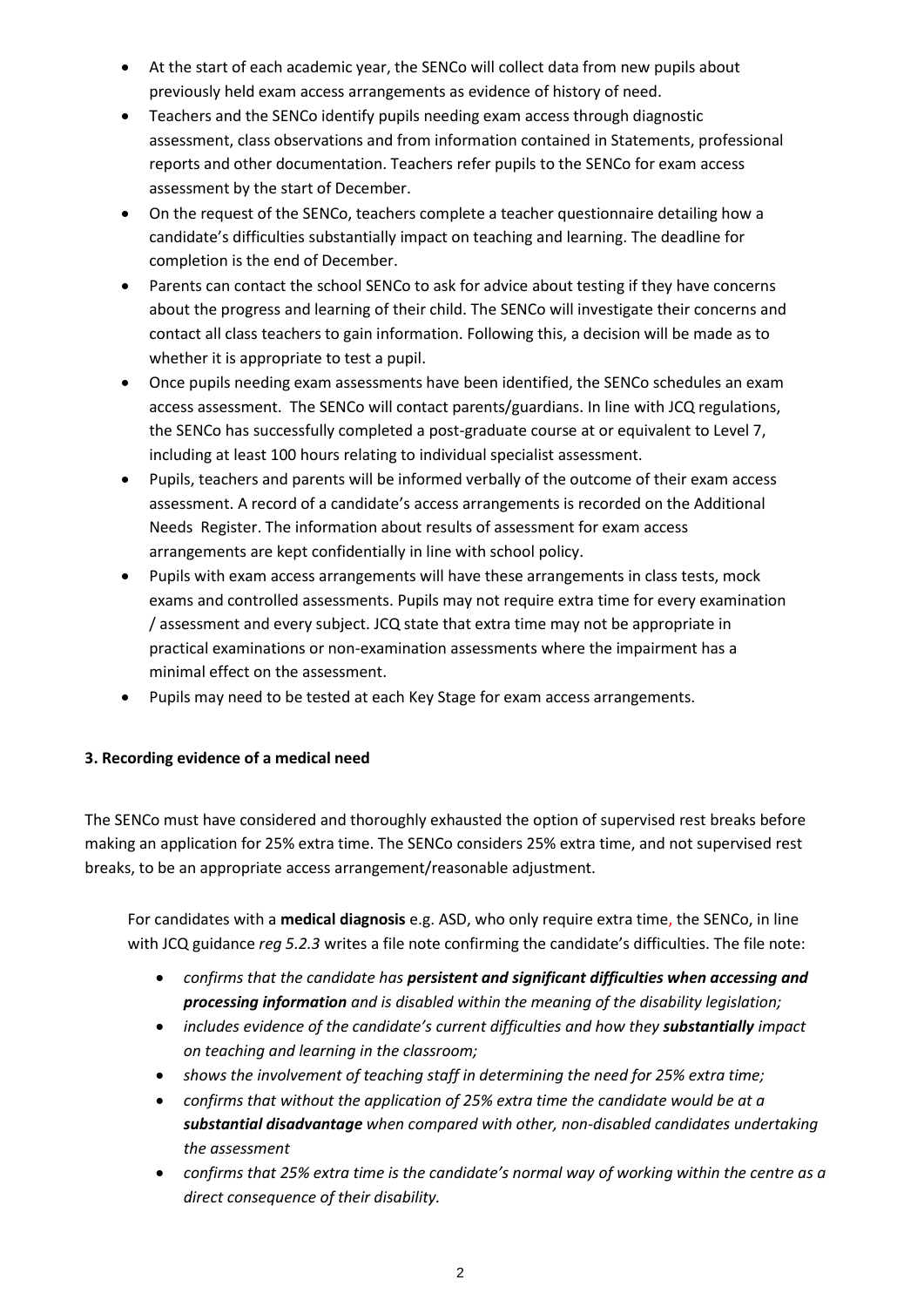The SENCo file note is supported with appropriate documentation such as

- *a letter from CAMHS, a HCPC registered psychologist, a medical consultant, a psychiatrist; or*
- *a letter from the Local Authority Specialist Service, Local Authority Sensory Impairment Service or Occupational Health Service; or*
- *a letter from a Speech and Language Therapist (SaLT); or*
- *a current Statement of Special Educational Needs relating to the candidate's secondary education, or an Education, Health and Care Plan, which confirms the candidate's disability and includes evidence of the candidate's current difficulties and how they impact on teaching and learning in the classroom.*

#### **4. Recording evidence of a learning difficulty**

For candidates requiring exam access, JCQ forms are completed by the SENCo to record assessment and application information. A picture of need and normal way of working must be firmly established first. The SENCo must present for inspection purposes a substantial and comprehensive body of evidence. In creating a detailed picture of need, JCQ state the following:

*Evidence of normal way of working within the centre (i.e. Part 1 of Form 8) and one piece of supplementary evidence drawn from:* 

- *a sample of internal school tests/ mock exam papers showing the application of extra time; or*
- *an IEP/ILP referring to the need for extra time; or*

*• comments and observations from teaching staff as to why the candidate needs extra time and how he/she uses the extra time awarded.*

Any assessment of learning difficulties must be carried out **no earlier than the start of year 10**. In order to award 25% extra time, the assessor's report must confirm that the candidate has at least:

- *two below average standardised scores of 84 or less; or*
- *one below average standardised score of 84 or less and one low average standardised score (85-89).*

*In either scenario, the two standardised scores must relate to two different areas of speed of working as below:*

- *speed of reading and speed of writing; or*
- *speed of reading and cognitive processing; or*
- *speed of writing and cognitive processing; or*

*• two different areas of cognitive processing which have a substantial and long-term adverse effect on speed of working*

Supervised rest breaks must always be considered before making an application for extra time.

### **5. Accepting privately commissioned psychological reports**

In accordance with JCQ regulations 2021/22 **the school cannot accept privately commissioned psychological reports for the purpose of processing access arrangements**, unless this has been agreed in advance with the school.

#### JCQ regulation 7.3.6

*'A privately commissioned assessment carried out without prior consultation with the centre cannot be used to award access arrangements and cannot be used to process an application using Access arrangements online.*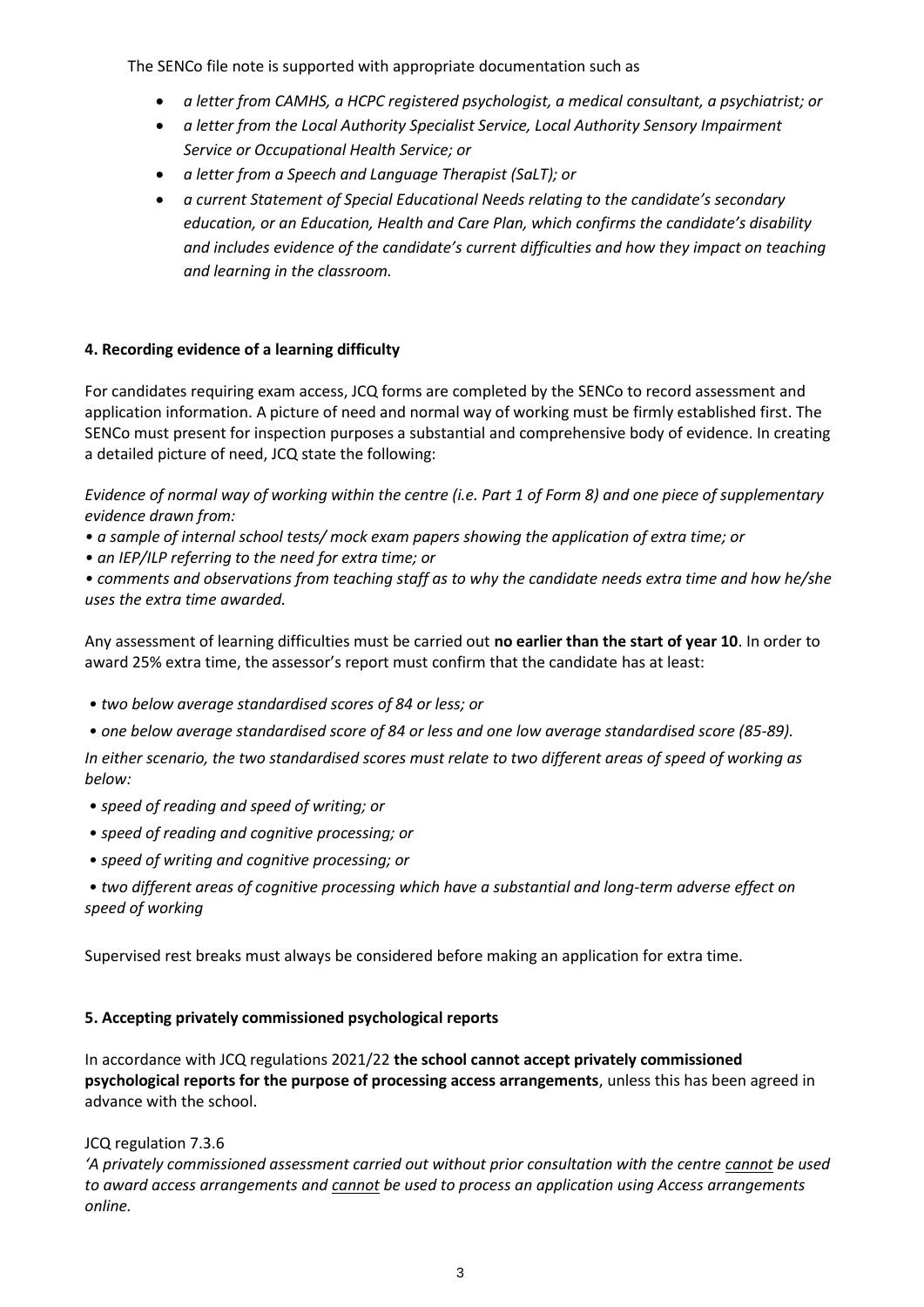*The SENCo must provide the assessor with at least a 'skeleton' Part 1 of Form 8 prior to the candidate being assessed.'(Part 2 of Form 8).*

### **6. Gathering evidence of** *normal way of working*

Friends' School Lisburn will gather evidence of normal way of working as defined by JCQ in the following ways:

- Baseline aptitude tests (Midyis, Yellis)
- Candidate's self-reported difficulties
- Information from feeder schools
- Comments on teacher questionnaires about candidate's difficulties.
- SIMs tracking information.
- Information contained in Statements, IEPs or other documents

The arrangement(s) put in place reflect the support given to the candidate in the centre

- in the classroom;
- in learning support sessions;
- mock and internal examinations.

The only exception to this is where an arrangement is put in place as a consequence of a temporary injury or impairment.

### **7. Processing applications for access arrangements**

In line with JCQ regulations the SENCo makes an application via *Access Arrangements Online* by the published deadline of the **31st March 2022**. The only exception to this is where an arrangement is put in place as a consequence of a temporary injury or impairment.

The SENCo keeps a record of the printed online application, letters from awarding bodies, Form 8s, a copy of the GDPR compliant personal data consent form, assessments and any additional forms or documents for inspection.

The files for inspection are located in M17.

### **8. Centre-delegated access arrangements**

Friends' School Lisburn follows JCQ guidance when providing centre delegated access arrangements.

The SENCo allocates candidates a prompter or a reader / computer reader or supervised rest breaks if;

- the need is a result of substantial and long term impairment, giving rise to persistent and significant difficulties and it is their normal way of working
- there is medical evidence to substantiate this arrangement and it is their normal way of working.